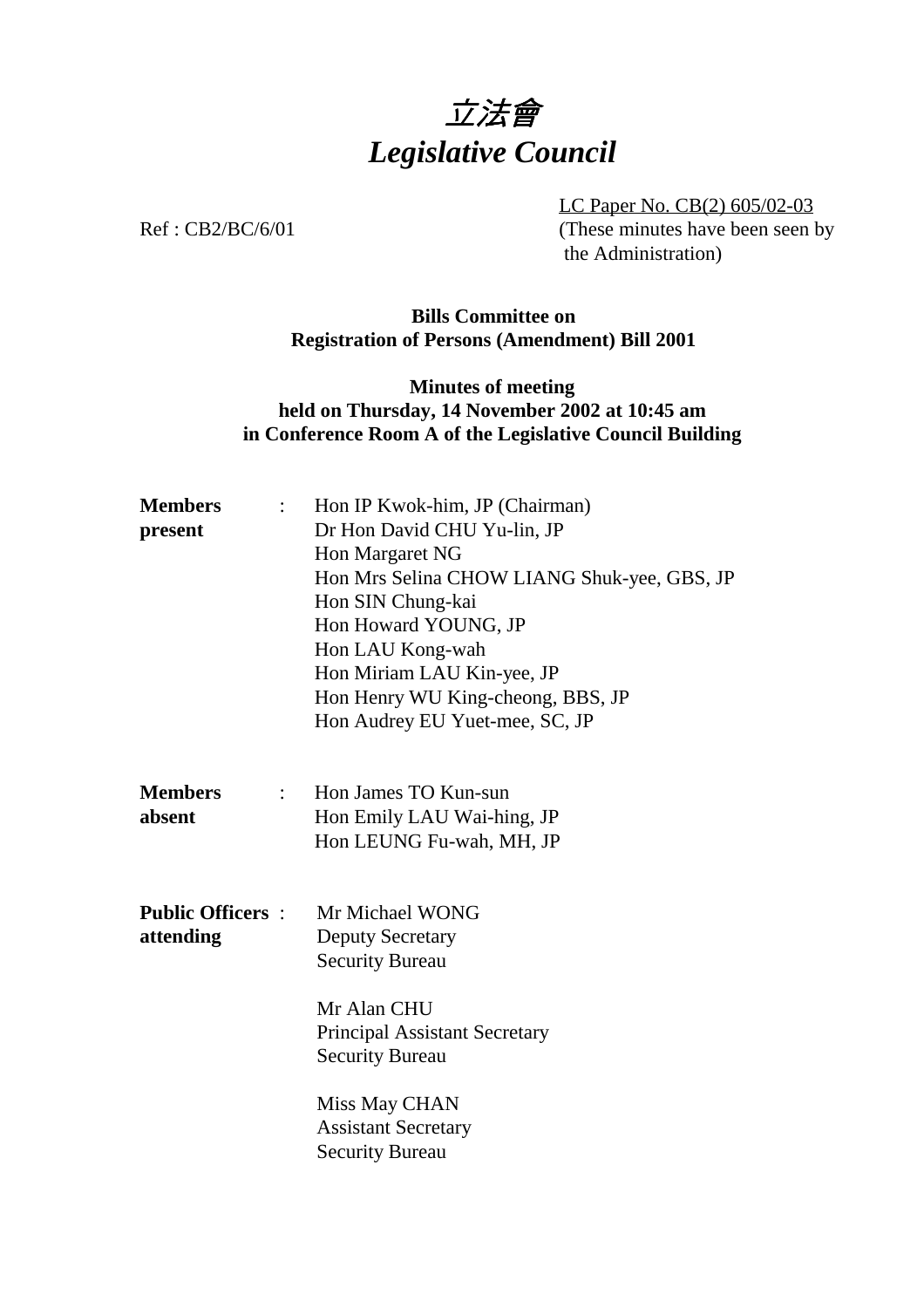|                                      |                           | Mr Michael STONE<br>E-government Coordinator<br>Commerce, Industry and Technology Bureau         |
|--------------------------------------|---------------------------|--------------------------------------------------------------------------------------------------|
|                                      |                           | Ms Joyce TAM<br><b>Principal Assistant Secretary</b><br>Commerce, Industry and Technology Bureau |
|                                      |                           | Mr Gilbert MO<br>Deputy Law Draftsman<br>Department of Justice                                   |
|                                      |                           | Mr WONG Tat-po<br><b>Deputy Director</b><br><b>Immigration Department</b>                        |
|                                      |                           | Mr Raymond WONG Wai-man<br><b>Assistant Director</b><br><b>Immigration Department</b>            |
|                                      |                           | Mr TSOI Hon-kuen<br><b>Assistant Director</b><br><b>Immigration Department</b>                   |
| <b>Attendance by :</b><br>invitation |                           | <b>Office of the Privacy Commissioner for Personal Data</b>                                      |
|                                      |                           | Mr Raymond TANG<br>Privacy Commissioner for Personal Data                                        |
|                                      |                           | Mr Tony LAM<br>Deputy Privacy Commissioner for Personal Data                                     |
|                                      |                           | Mr Eric PUN<br><b>Legal Director</b>                                                             |
| <b>Clerk</b> in<br>attendance        |                           | <b>Mrs Sharon TONG</b><br>Chief Assistant Secretary (2) 1                                        |
|                                      |                           |                                                                                                  |
| <b>Staff</b> in<br>attendance        | $\mathbb{R}^{\mathbb{Z}}$ | Mr Arthur CHEUNG<br>Senior Assistant Legal Adviser 2                                             |

 $\overline{a}$ 

**-** 2 -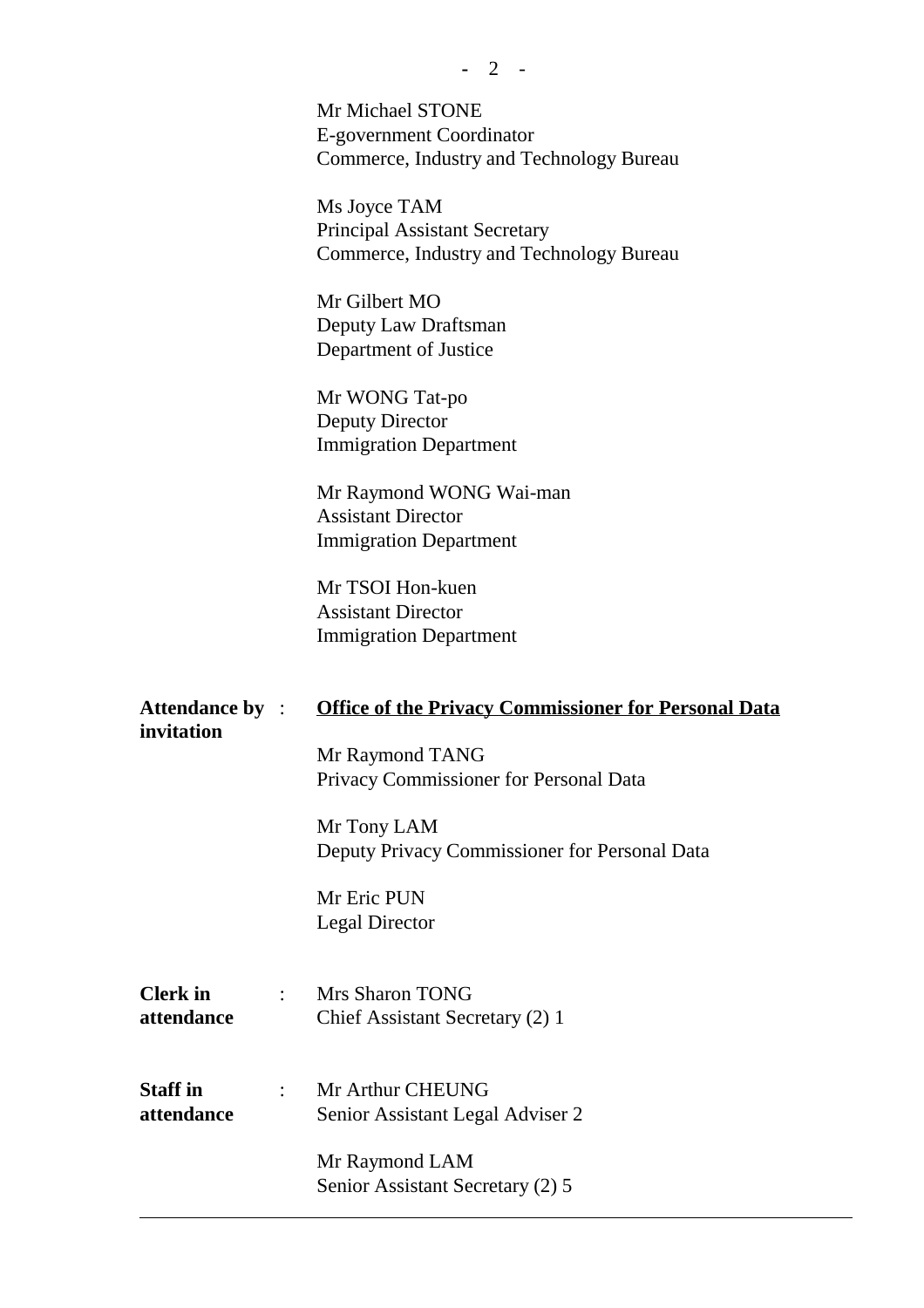#### **I. Meeting with representatives from the Office of the Privacy Commissioner for Personal Data and the Administration**

The Bills Committee deliberated (Index of proceedings attached at **Annex**).

- 2. The Bills Committee requested the Administration
	- (a) To give an undertaking, such as during the resumption of Second Reading debate on the Bill, stating the number and timing of privacy compliance audits to be conducted and the audit reports to be submitted to the Legislative Council; or to specify such provisions in the Bill;
	- (b) To advise on whether it was a general practice that a notice published in the Gazette on persons authorised by the Chief Executive was not subsidiary legislation; and
	- (c) To review the drafting of the proposed Regulation 11A of the Registration of Persons Regulations, having regard to the views of members and the legal adviser to the Bills Committee.

3. The Administration undertook to set out provisions on the conducting of privacy compliance audit in the code of practice relating to the smart identity card system. It also undertook to draw up the code of practice after the completion of the third and fourth Privacy Impact Assessment studies.

#### **II. Date of next meeting**

4. Members agreed that the next meeting would be scheduled for 20 November 2002 at 8:30 am to continue discussion with the Administration and commence on the clause-by-clause examination of the Bill.

5. There being no other business, the meeting ended at 12:55 pm.

Council Business Division 2 Legislative Council Secretariat 9 December 2002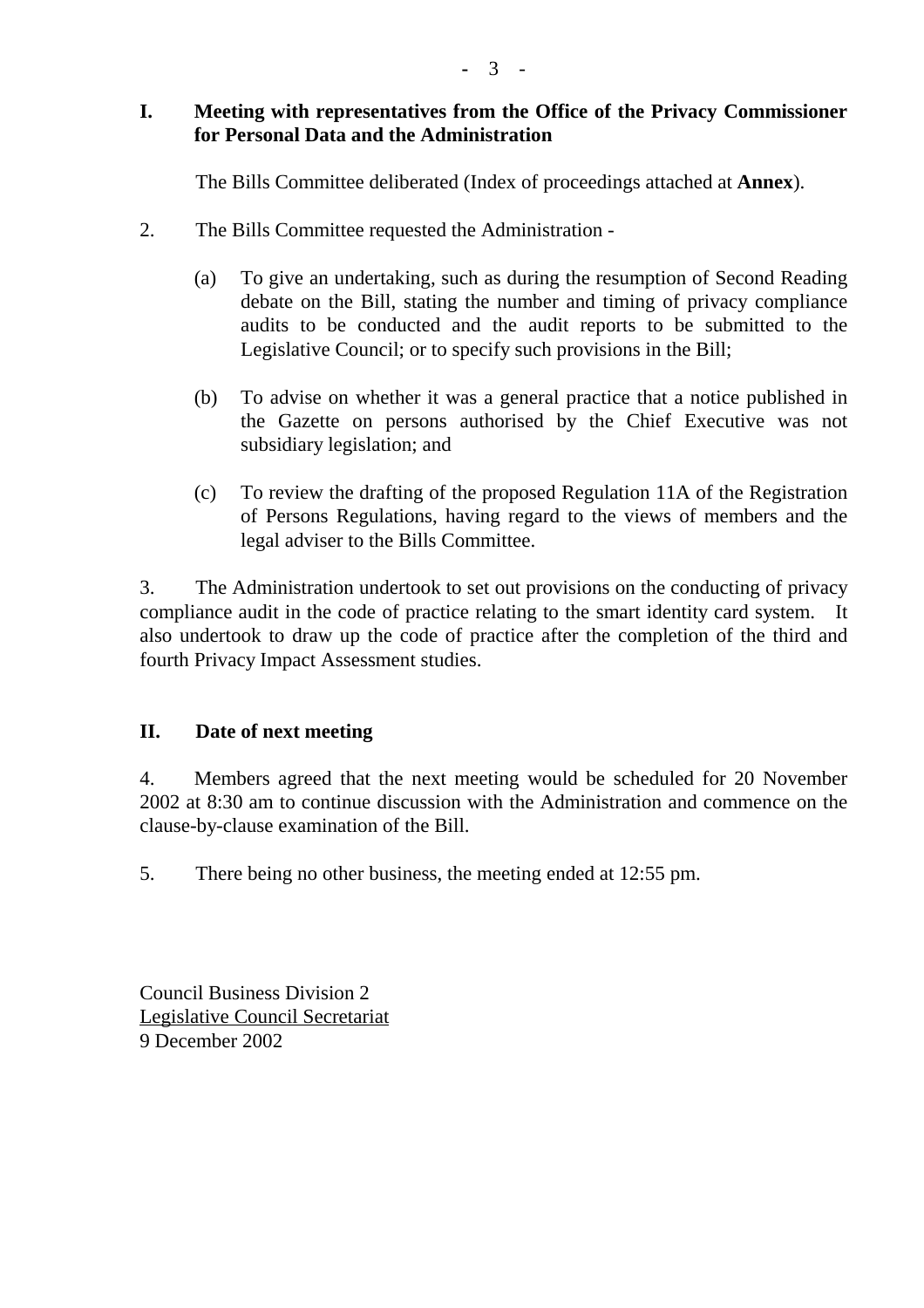#### **Proceedings of the meeting of the Bills Committee on Registration of Persons (Amendment) Bill 2001 on Thursday, 14 November 2002 at 10:45 am in Conference Room A of the Legislative Council Building**

| <b>Time</b><br>marker | <b>Speaker</b>                                                                                                                                                               | Subject(s)                                                                                                                                                                                                                                                                                                                               | <b>Action</b><br>required |
|-----------------------|------------------------------------------------------------------------------------------------------------------------------------------------------------------------------|------------------------------------------------------------------------------------------------------------------------------------------------------------------------------------------------------------------------------------------------------------------------------------------------------------------------------------------|---------------------------|
| $000000 -$<br>000336  | Chairman                                                                                                                                                                     | Relevant papers                                                                                                                                                                                                                                                                                                                          |                           |
| 000337<br>000817      | Admin                                                                                                                                                                        | Administration's<br>undertaking<br>to<br>set<br>out<br>provisions<br>conduct<br>of<br>the<br>privacy<br>on<br>compliance audit in the code of practice<br>relating to the smart identity card system; and<br>to draw up the code of practice after the<br>completion of the third and fourth Privacy<br><b>Impact Assessment studies</b> |                           |
| 000818<br>001821      | Office of the<br>Privacy<br>Commissioner<br>for Personal Data                                                                                                                | Briefing on the submission dated 23 October<br>2002 from the Privacy Commissioner for<br>Personal Data                                                                                                                                                                                                                                   |                           |
| 001822<br>002720      | Hon Audrey EU<br>Office of the<br>Privacy<br>Commissioner<br>for Personal Data                                                                                               | Whether there was a need for setting out the<br>requirement of privacy compliance audit in the<br><b>Bill</b>                                                                                                                                                                                                                            |                           |
| 002721<br>003832      | Hon SIN Chung-<br>kai<br>Chairman<br>Office of the<br>Privacy<br>Commissioner<br>for Personal Data<br>Admin<br>Office of the<br>Privacy<br>Commissioner<br>for Personal Data | Conduct of privacy compliance audit by the<br>Office of the Privacy Commissioner for<br>Personal Data (PCO) and providing for such a<br>requirement in legislation                                                                                                                                                                       |                           |
| 003833<br>004237      | Hon SIN Chung-<br>kai<br>Admin<br>Chairman                                                                                                                                   | Contents, timing and application of the code of<br>practice relating to the smart identity card<br>system to be drawn up by the Administration in<br>consultation with PCO                                                                                                                                                               |                           |
| 004238<br>004412      | Hon SIN Chung-<br>kai<br>Chairman<br>Admin                                                                                                                                   | Party to be responsible for conducting privacy<br>compliance audit                                                                                                                                                                                                                                                                       |                           |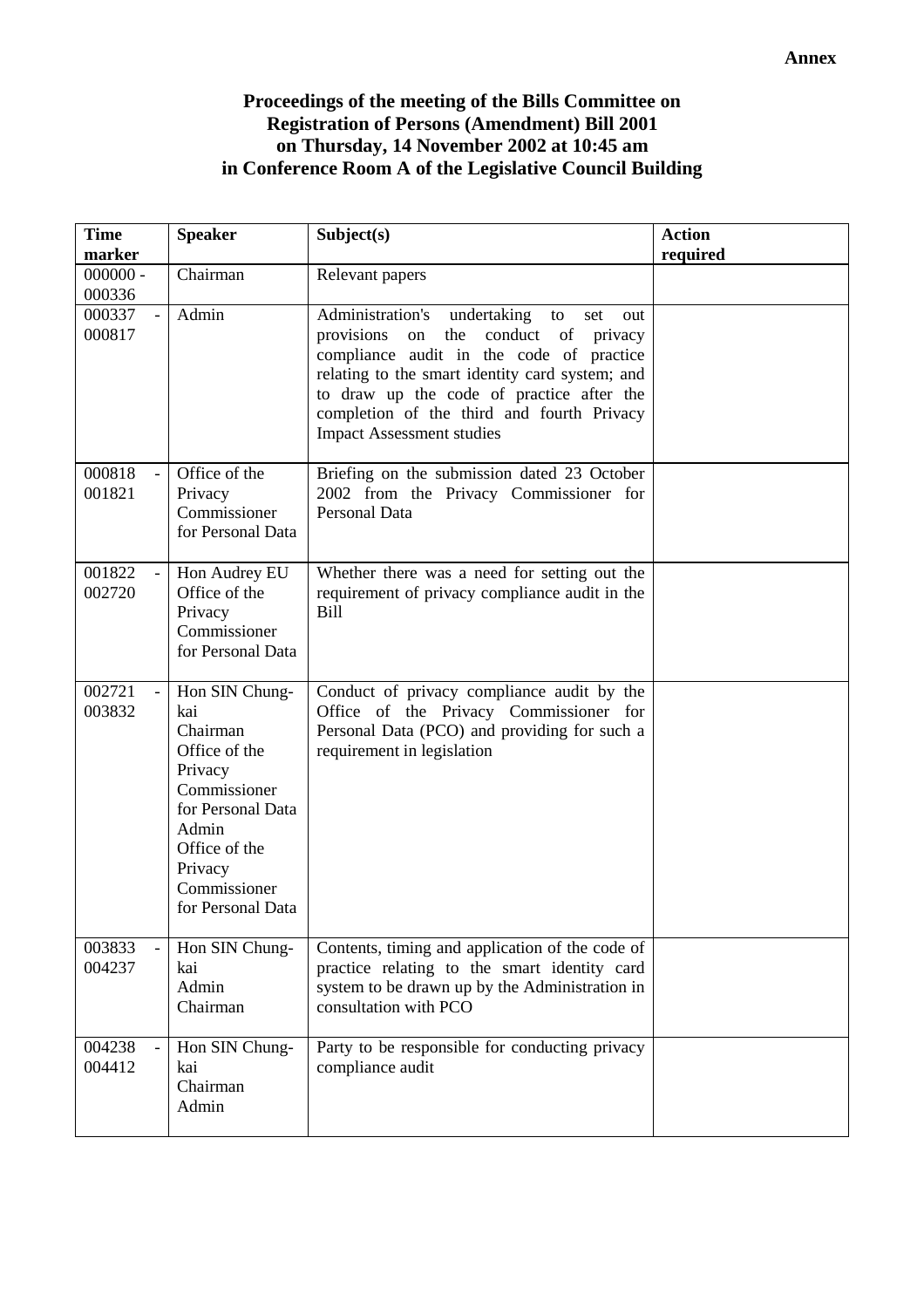$004413 -$ 005306 Hon SIN Chungkai Admin Chairman Hon LAU Kongwah Office of the Privacy Commissioner for Personal Data Timing for privacy compliance audit, mechanism for the submission of privacy compliance audit reports to the Legislative Council (LegCo) and availability of resources for conducting privacy compliance audit 005307 005455 Hon LAU Kongwah Office of the Privacy Commissioner for Personal Data Resources required for a privacy compliance audit  $005456$ 010040 Hon LAU Kongwah Hon SIN Chungkai Chairman Admin Number and timing of privacy compliance audits to be conducted and submission of reports to LegCo **Admin to give an undertaking, such as during the resumption of Second Reading debate on the Bill, stating the number and timing of privacy compliance audits to be conducted and the audit reports to be submitted to LegCo; or to specify such provisions in the Bill** 010041 011410 SALA2 Hon Audrey EU Hon LAU Kongwah Chairman Office of the Privacy Commissioner for Personal Data Coverage of privacy compliance audit, conducting of privacy compliance audit on a regular basis, relevant practice and legislation in Australia 011411 - 011819 Hon SIN Chungkai Admin Implementation details for the taking of fingerprints with the use of smart card readers 011820 011927 Hon SIN Chungkai Admin Chairman Whether it was a general practice that a notice published in the Gazette on persons authorised by the Chief Executive was not subsidiary legislation **Admin to advise on whether it was a general practice that a notice published in the Gazette on persons authorised by the Chief Executive was not subsidiary legislation**